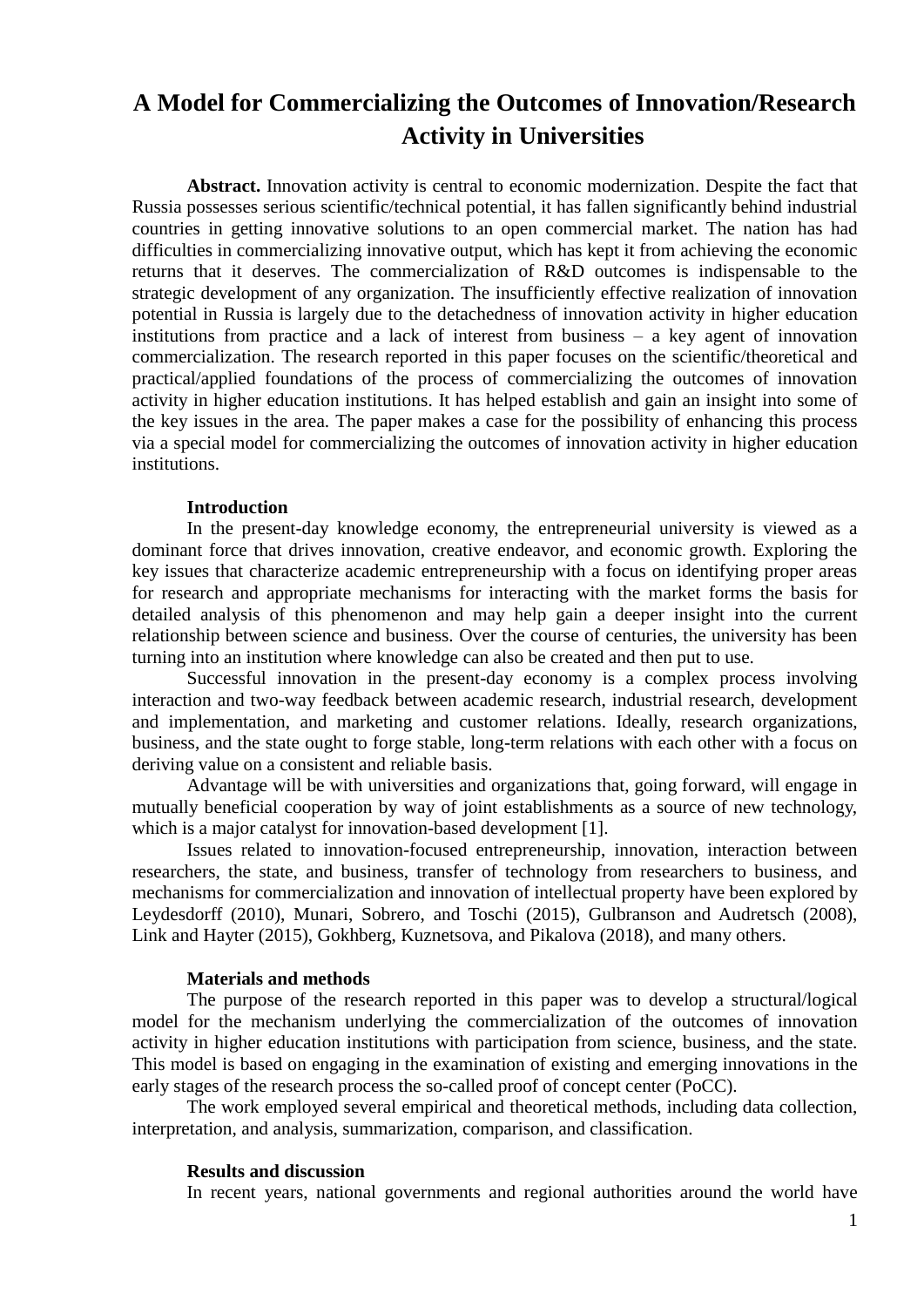focused increasingly on the development of activities on technology transfer with the aim of easing the flow of ideas from universities into industry. Insufficient sources and low volumes of private funding to support this activity are major barriers to effective commercialization of university-generated technologies today. Conventional sources of funding for expanded production are now of limited significance for researchers and university technologies, as they are characterized by significant information asymmetry, uncertain technical and commercial success, and long-term prospects for commercialization.

In addition, there are certain barriers, like researchers' lack of entrepreneurial experience and educational institutions' lack of sustainable links with the market, that limit the transformation of research-based inventions into successful products or services [2].

This gap is largely due to the "embryonic" nature of university-generated inventions (Table  $1 - \text{TRLs } 1-3$ ), which tend to function not even as a prototype – this entails a significant amount of risk associated with their subsequent validation, industrialization, and commercialization (Table  $1 - \text{TRLs}$  7–9) [3].

Table 1

*Technology Readiness Levels (TRLs)*

| <b>Stage</b> | <b>Description</b>                                                                                       |  |  |  |  |  |
|--------------|----------------------------------------------------------------------------------------------------------|--|--|--|--|--|
|              | TRL 1 <b>Basic research:</b> initial scientific research begins; principles are qualitatively postulated |  |  |  |  |  |
|              | and observed; focus is on new discovery rather than applications                                         |  |  |  |  |  |
|              | TRL 2 <b>Applied research:</b> initial practical applications are identified; potential of material or   |  |  |  |  |  |
|              | process to solve a problem, satisfy a need, or find application is confirmed                             |  |  |  |  |  |
|              | TRL 3 Critical function or proof of concept established: applied research advances and early             |  |  |  |  |  |
|              | stage development begins; studies and laboratory measurements validate analytical                        |  |  |  |  |  |
|              | predictions of separate elements of the technology                                                       |  |  |  |  |  |
|              | TRL 4 Lab testing/validation of alpha prototype component/process: design, development,                  |  |  |  |  |  |
|              | and lab testing of components/processes; results provide evidence that performance                       |  |  |  |  |  |
|              | targets may be attainable based on projected or modeled systems                                          |  |  |  |  |  |
|              | TRL 5 Laboratory testing of integrated/semi-integrated system: system component and/or                   |  |  |  |  |  |
|              | process validation is achieved in a relevant environment                                                 |  |  |  |  |  |
|              | TRL 6 <b>Prototype system verified:</b> system/process prototype demonstration in an operational         |  |  |  |  |  |
|              | environment (beta prototype system level)                                                                |  |  |  |  |  |
|              | TRL 7 Integrated pilot system demonstrated: system/process prototype demonstration in an                 |  |  |  |  |  |
|              | operational environment (integrated pilot system level)                                                  |  |  |  |  |  |
|              | TRL 8 System incorporated in commercial design: actual system/process completed and                      |  |  |  |  |  |
|              | qualified through test and demonstration (pre-commercial demonstration)                                  |  |  |  |  |  |
|              | TRL 9 System proven and ready for full commercial deployment: actual system proven                       |  |  |  |  |  |
|              | through successful operations in operating environment, and ready for full commercial                    |  |  |  |  |  |
|              | deployment                                                                                               |  |  |  |  |  |

*Note*. Based on data from [3].

The main research activity ends with obtaining initial results and early insights. Having to wait for such discoveries to turn into a viable product and having to invest significant resources to pursue the required development may be regarded as major barriers and discouraging factors contributing to business establishments' reluctance to work with higher education institutions, which may diminish investment incentives and limit opportunities to secure funding.

This pattern is especially the case in highly knowledge-intensive sectors, where specific market and statutory conditions further raise the market entry threshold in terms of both timeframes and resources needed.

This gap limits the capacity of academic teams to access external funding. Such limitations tend to impede cooperation between university researchers and investors, which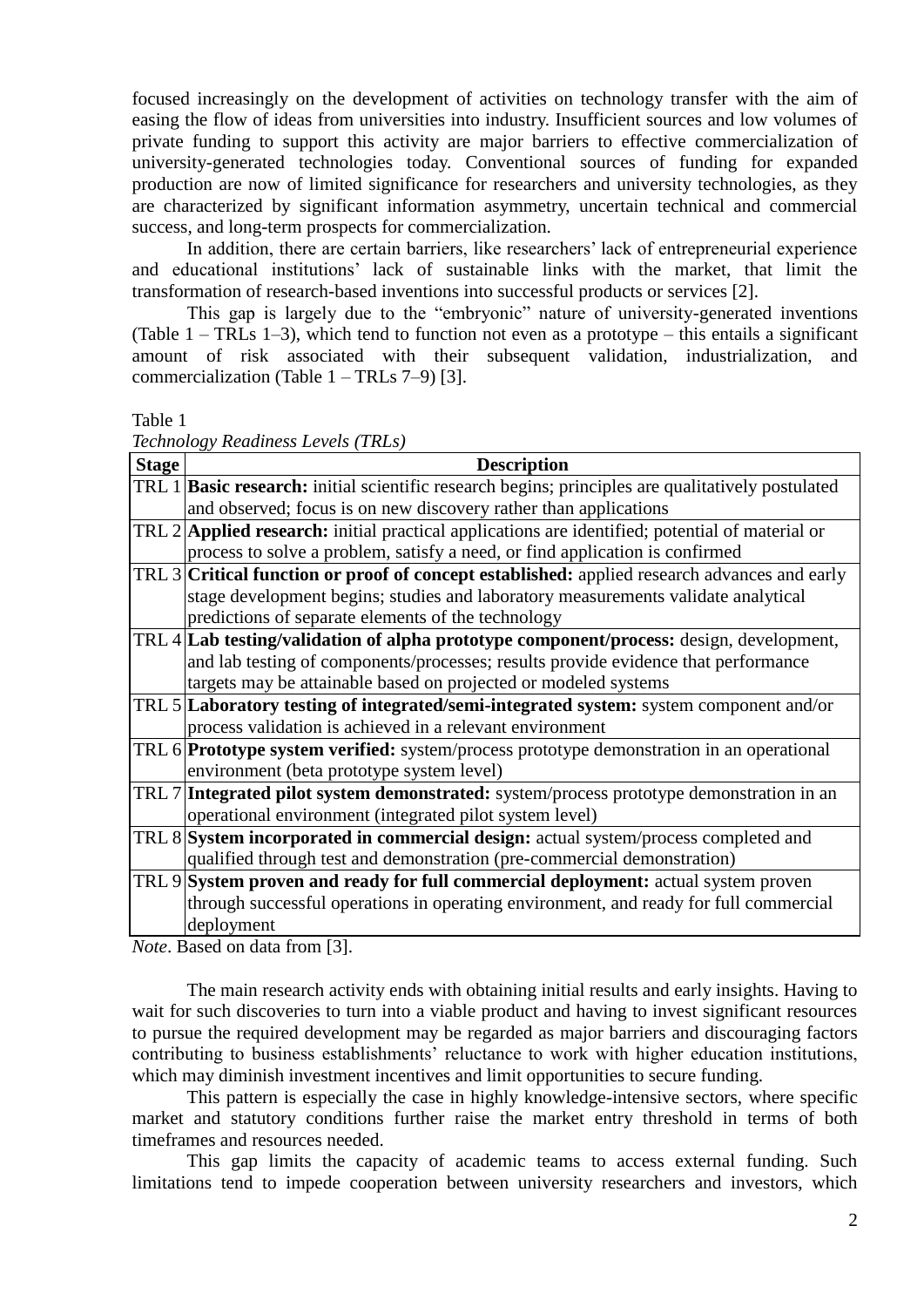translates into the need for third-party intervention to help bridge the communication gap by providing dedicated facilities and consulting assistance [2].

Recent years have seen a growing interest in the development and use of the following two intercomplementary financial/consulting instruments intended to facilitate the maturation and commercialization of university-generated technologies: (1) proof of concept testing by expert centers and (2) investment from seed funds associated with university incubators and accelerators. However, there remains limited understanding of the conditions for activating such instruments of funding, their optimal use, and their ultimate efficiency, which currently is a barrier to their use in Russia. Even in the United States and the EU, whose institutional environment is enriched by various additional components, the interest in finding ways to improve the overall technology transfer system remains high [4].

A possible variant of the conceptual and structural/logical model for the mechanism underlying the commercialization of the outcomes of innovation activity in higher education institutions is the establishment and operation of proof of concept centers (PoCCs). Intrinsically, PoCCs are an organizational innovation intended to deal with issues relating to the commercialization of university-based research and support the development of university startups.

The PoCC enables researchers and inventors to assess the commercial potential of their inventions at an early stage and test their prototypes for commercial usability in the future. Proof of concept testing makes it easier for inventors to obtain funding for their further development of the product from external investors, like angel investors or venture capitalists, as well as receive feedback at an early stage from potential consumers and get confirmation of the viability of the technology [5; 6].

This kind of work will be carried out throughout the innovation's lifecycle – from the initial idea through to implementation via a methodology such as TPRL (Technology Project Readiness Levels), a tool developed in Russia with assistance from technology brokers to assess the degree to which a technological product is ready to be used by large business. The tool combines elements of two internationally recognized methodologies – TRL (Technology Readiness Levels), used to assess the maturity of technology readiness, and MRL (Manufacturing Readiness Levels), used to assess the maturity of manufacturing readiness [7].

At each stage of the research process, jointly with the technology transfer office (TTO), the PoCC is there to provide all kinds of assistance, including attracting external partners and investors, ensuring marketing and legal support, and attracting orders for the technologies.

The PoCC facilitates the exchange of ideas between university innovators and industry via various experts associated with the center.

This can also be achieved through the provision of initial funding to researchers in the early stages of the process, which most of the time are not funded through any other conventional source. This implies that the research must be in line with the needs of the market, with a focus on maintaining two-way communication with the market right from the earliest stages and seeking to clinch deals with investors [5].

It is important that within the PoCC's partner environment there be sustainable links for interaction, including patent agents, product development consultants, technological brokers, business angels (angel investors), venture capitalists, and interested firms – with which the higher education institution could cooperate. This component is necessary in that potential partners representing industry should be able to invest in risky or unproven technologies with an awareness that there is an external supporting infrastructure out there to support further development and commercialization. By providing the researchers with initial funding toward the proof of concept phase, the center helps them obtain further funding.

An upside to initial funding (seed investment) via the PoCC is that there is dual confirmation of the practical realization of research outcomes. Firstly, it is about the possibility of obtaining an informed expert judgment on the idea's viability and the existence of a market interest in it and receiving professional consulting assistance on intellectual property rights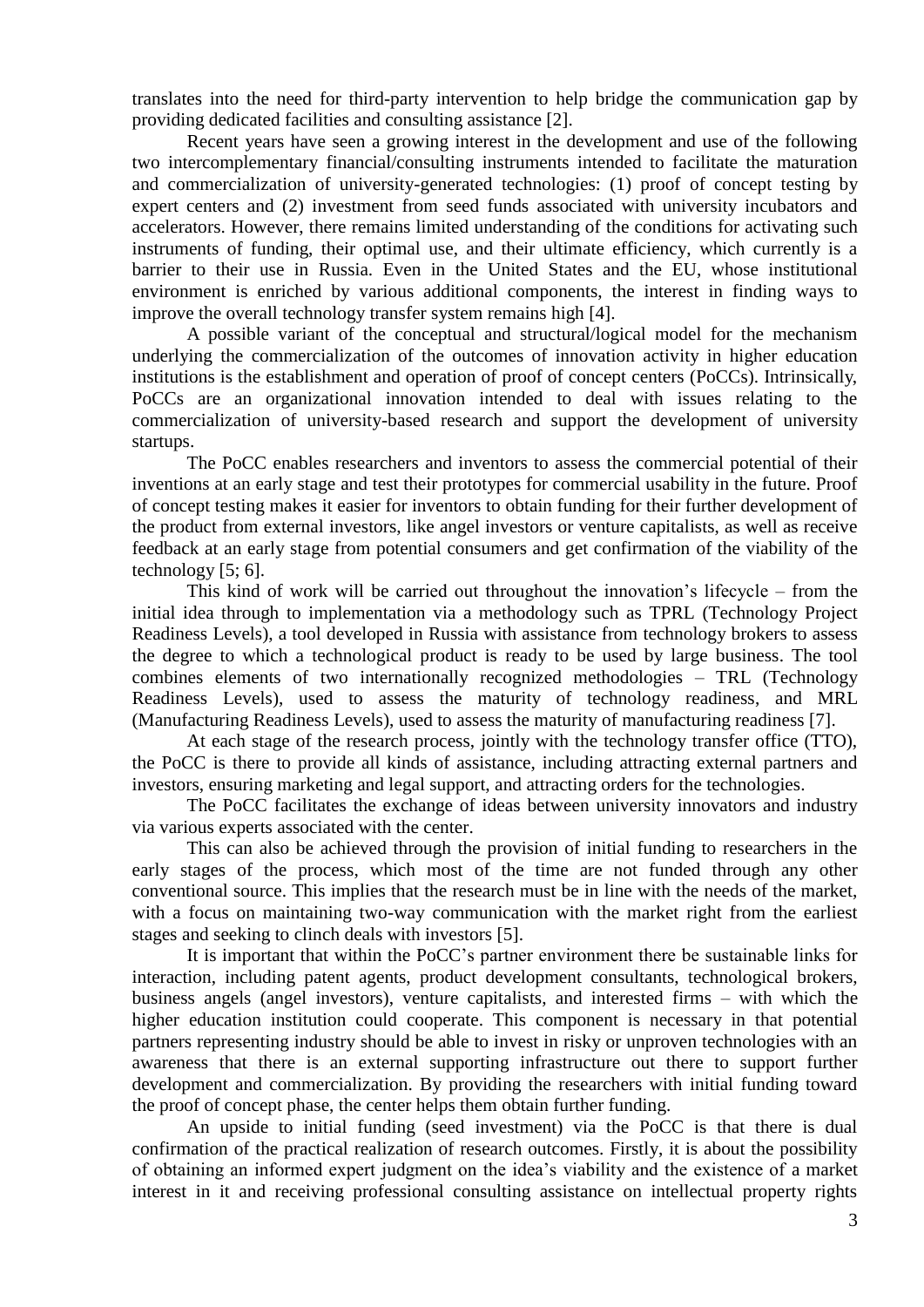formalization and registration. Secondly, the PoCC, which is commercially interested in its own investment, is there to provide initial financial support to help university researchers demonstrate the feasibility of their discoveries – technical feasibility or commercial sustainability. The end objective is to take the technology to a level where it will be possible to license it to external industrial partners or set up a subsidiary company (startup) that would attract the interest of investors in subsequent stages of development [6; 8].

Note that PoCC members' expert competencies may actually be of more use for speeding up the commercialization of university technologies than initial funding, so it is logical to set the investment-and-acceleration component apart into a separate area (Table 2) [4].

## Table 2

*Comparison of the Operation of Proof of Concept Centers with That of University Seed Investment Funds*

| <b>Parameter</b>       | Proof of concept centers                                                         | University seed (venture) investment<br>funds                                     |
|------------------------|----------------------------------------------------------------------------------|-----------------------------------------------------------------------------------|
|                        |                                                                                  | Assessing and providing support around Providing university startups with initial |
| Use                    | the technical feasibility and commercial capital; providing help toward the fast |                                                                                   |
|                        | potential of early-stage technologies                                            | creation of the new company and                                                   |
|                        | developed in universities                                                        | contributing toward its early growth                                              |
|                        | Mainly grants, with other forms                                                  | Mainly a share in capital, with other forms                                       |
| Types of<br>investment | possible too, but rare (e.g., loans and                                          | possible too, but rare (e.g., convertible)                                        |
|                        | buyouts)                                                                         | notes and loans)                                                                  |
|                        | Investment Pre-seed stage (normally, precedes the                                | Seed and early stages (formation of the                                           |
| stage                  | creation of the company)                                                         | business and its early development)                                               |

*Note*. Produced by the authors based on data from [5], [4], [2], and [6].

While being primarily a mechanism for support and guidance in research commercialization intended to reduce the technological uncertainty of research projects, the PoCC is far superior in feature set and capabilities to the TTO, which, in essence, steps in exclusively in the final stages of the transfer and commercialization process. Therefore, in terms of the structural model, it is logical to incorporate the TTO's functions into the PoCC's extended structure.

A higher education institution may support research projects in various ways, including with assistance from third parties, like business incubators or accelerators (Table 3).

## Table 3

*Model for Support for the Commercialization of University R&D Outputs at Different Technology Readiness Levels (TRLs)*

| TRL                                                 | TRL <sub>2</sub>                                        | TRL <sub>3</sub> | TRL <sub>4</sub> | TRL 5                         | TRL <sub>6</sub> | TRL7                       | TRL <sub>8</sub>  | TRL <sub>9</sub> |
|-----------------------------------------------------|---------------------------------------------------------|------------------|------------------|-------------------------------|------------------|----------------------------|-------------------|------------------|
| <b>Research stage</b>                               |                                                         |                  |                  |                               |                  |                            |                   |                  |
|                                                     | Basic research                                          |                  |                  |                               |                  |                            |                   |                  |
| Research to prove feasibility                       |                                                         |                  |                  |                               |                  |                            |                   |                  |
| Technology demonstration                            |                                                         |                  |                  |                               |                  |                            |                   |                  |
|                                                     |                                                         |                  |                  |                               | Prototyping      |                            |                   |                  |
|                                                     |                                                         |                  |                  |                               |                  | Testing and implementation |                   |                  |
|                                                     |                                                         |                  |                  |                               |                  | planning                   |                   |                  |
|                                                     |                                                         |                  |                  |                               |                  | Market introduction and    |                   |                  |
|                                                     |                                                         |                  |                  |                               |                  |                            | commercialization |                  |
| <b>Support institutions and development formats</b> |                                                         |                  |                  |                               |                  |                            |                   |                  |
|                                                     | Grant and endowment funds<br>Technology transfer office |                  |                  |                               |                  |                            |                   |                  |
|                                                     | Proof of concept center                                 |                  |                  | Accelerator. Technology parks |                  |                            |                   |                  |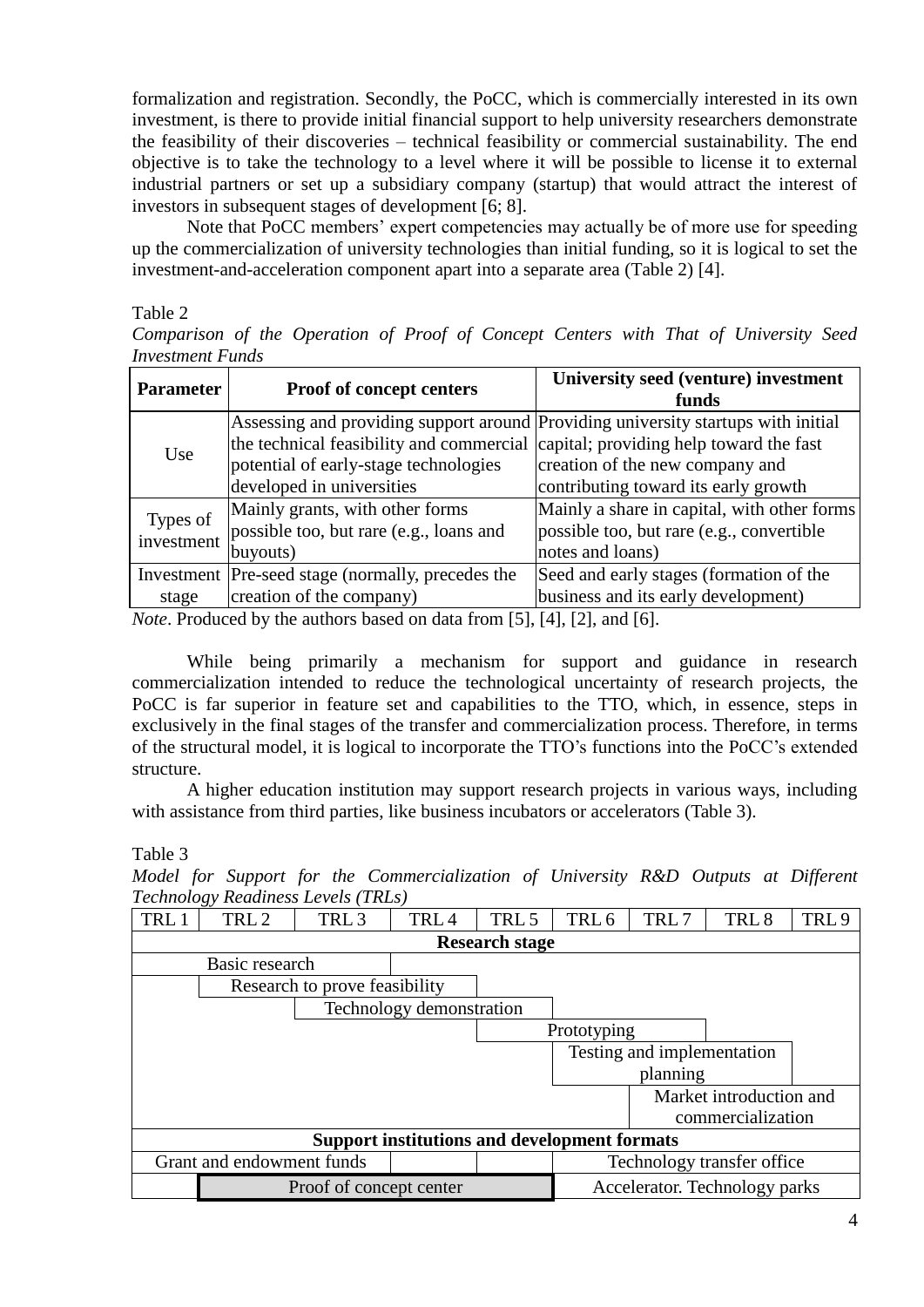| Joint research                      |                      | Business incubator |                    |  |                    |  |  |
|-------------------------------------|----------------------|--------------------|--------------------|--|--------------------|--|--|
| Ideas and proposals<br>competitions |                      | Commercial orders  |                    |  | Sectoral partners  |  |  |
| <b>Sources of funding</b>           |                      |                    |                    |  |                    |  |  |
| Internal funding                    | Early "seed" funding |                    |                    |  |                    |  |  |
| State and grant funding             |                      |                    |                    |  |                    |  |  |
|                                     |                      |                    | Venture investment |  | Investment funding |  |  |

*Note*. Produced by the authors based on their research findings.

The reasoning is based on the fundamental assumption that transforming research ideas and outcomes into commercial products or services requires special competencies and skills, as well as special infrastructural and ecosystemic conditions.

The proposed unit may serve as an effective decision-making tool for assessing potential cooperation in the area of research with industrial partners. At a practical level, the developed unit may help assess the probability of success and potential issues for specific projects on technology transfer.

It may be worth using a system that can take account of the following levels of analysis:

1) type and format of the knowledge being transferred;

2) internal processes, participating persons, an organization's units, and an organization's resources (to be applied to all the interested parties involved in the cooperation);

3) internal and external policy of the parties involved in the technology transfer process;

4) level of business intercorporate culture (to ensure long-term sustainable cooperation).

Thus, instead of directly activating and managing their own funding programs in an autonomous manner, small universities may find it more rational to explore the possibility of developing network cooperation, at a regional level, with other universities and/or regional authorities with a view to forming establishments that will be capable of creating a critical mass via linked projects and technologies between institutions, reducing operating costs, and attracting a more professional workforce. Joint regional solutions must avail each institution, no matter the size. The end objective is to achieve a multifold increase in the number of candidates participating in the program – and, thus, boost the likelihood of quality projects "taking off". Although the potential benefits of such solutions are apparent, especially from a standpoint of overcoming the limited potential of small and medium-sized universities, their potential costs may require consideration as well, especially in terms of expenditure on coordination and the existence of additional administrative levels and intergroup conflicts [9; 10].

Essentially, a general model for commercializing the outcomes of innovation-research activity in a university may be illustrated as the succession of processes and participants provided in Figure 1.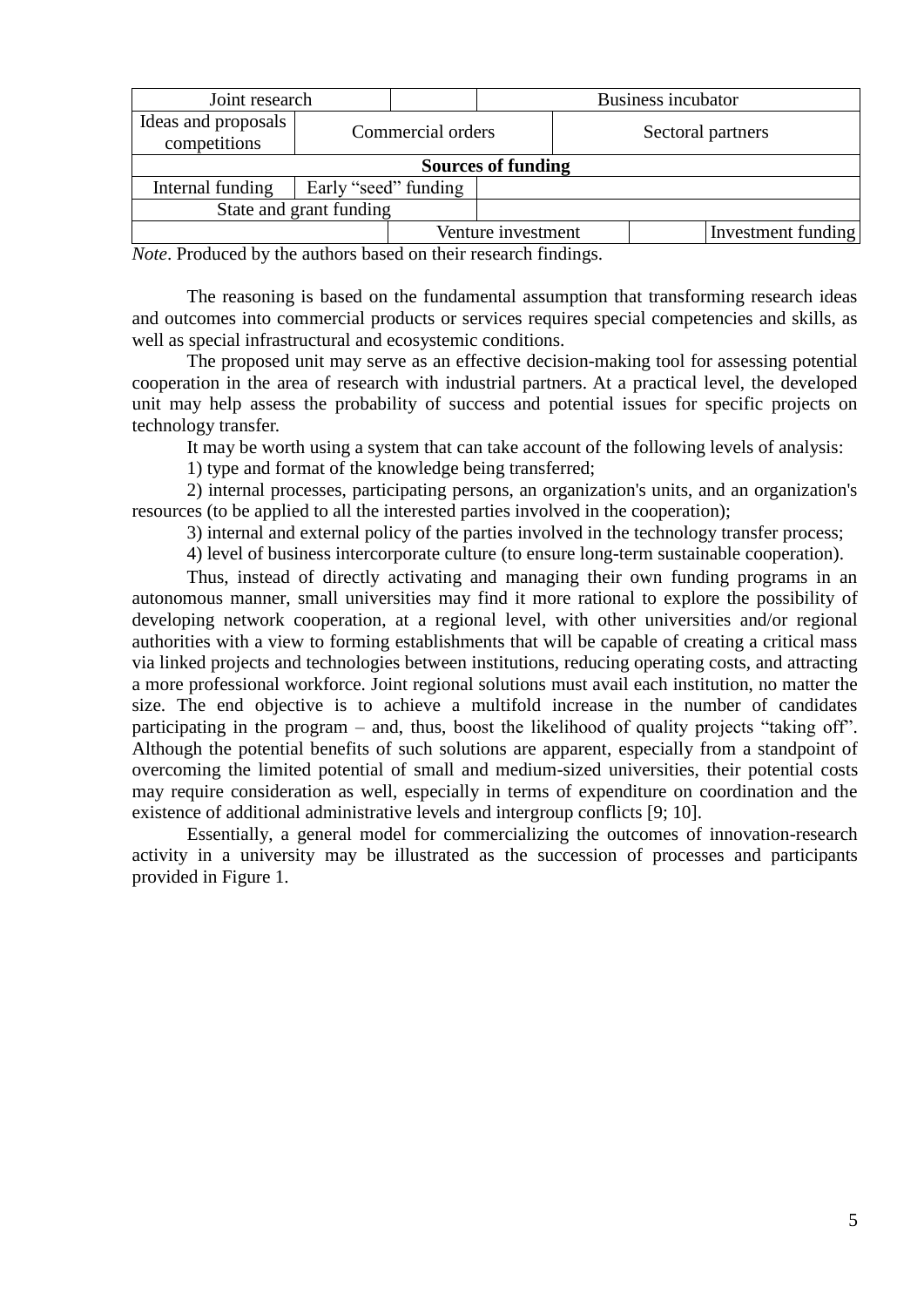

*Figure 1*. Expanded model for the commercialization and transfer of university-generated technologies. Produced by the authors based on their research findings.

## **Conclusion**

From a standpoint of managerial transformations and changes to policy, the first conclusion stemming from this study is about the importance of proof of concept centers as an instrument for boosting the market attractiveness and investment readiness of designs generated in university research. Having in place robust proof of concept centers is becoming a crucial component in the technology transfer ecosystem today.

Secondly, given the importance of making these instruments available to a wide selection of organizations, they do not necessarily have to be established and managed by a single university.

Thirdly, there is a need for highly qualified human capital, especially in the context of requirements and recommendations from industry, typical competencies required of transfer technology office employees, consultants, technology brokers, etc., and in today's climate of the boundaries being blurred between scientific/research and production/entrepreneurial activity in higher education institutions.

In addition to these general conditions, there are a number of critical factors governing the success of PoCC programs, such as the following:

– the program being funded both from funds provided by third parties and partners and from the university's own funds;

– instruments of additional support being available for the development of projects launched with participation from the higher education institution;

– a flexible, individualized, and liberal approach being taken in respect of the interaction of the higher education institution with the establishment being created and third-party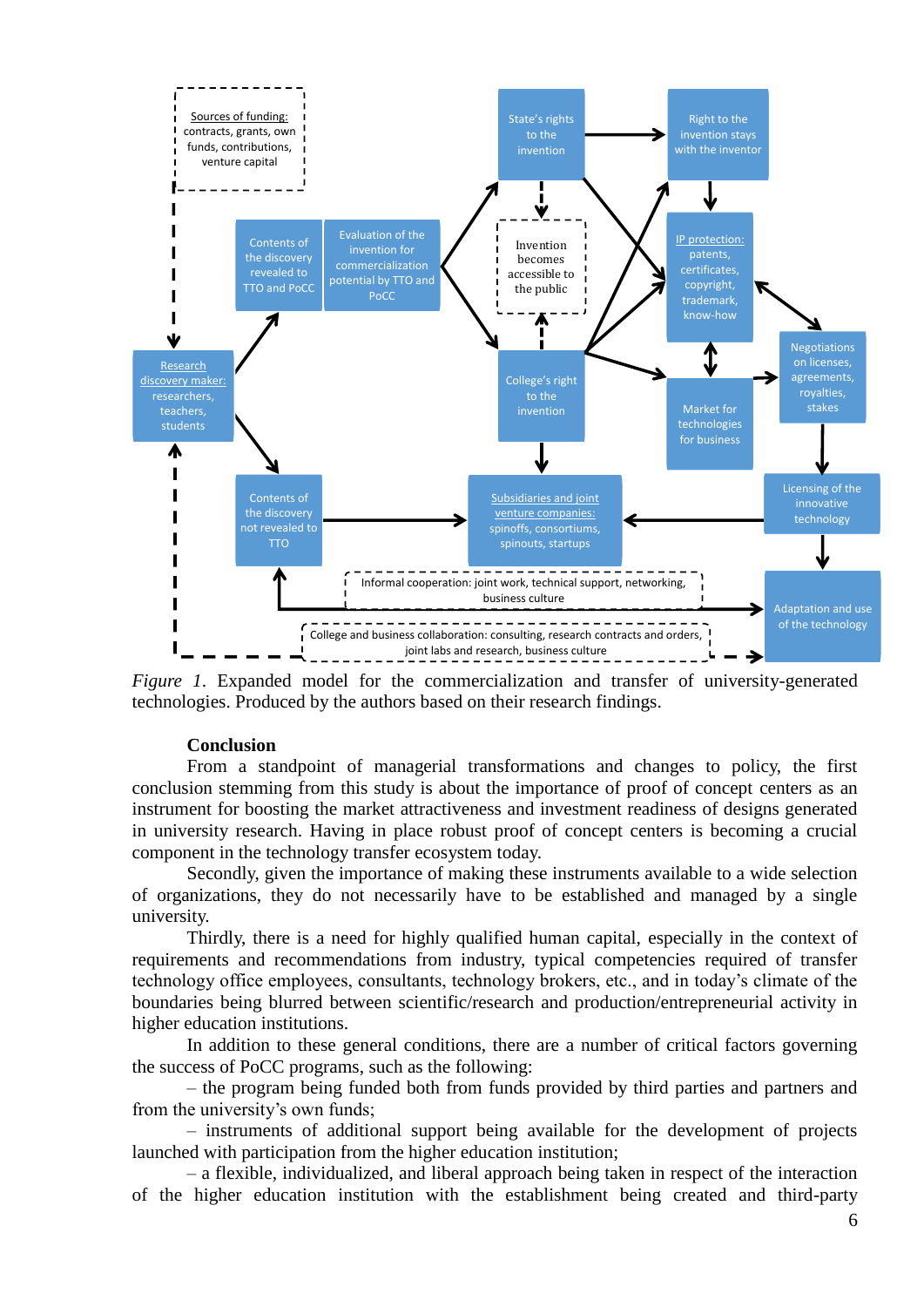professionals.

A better understanding of the key factors influencing the creation of measures related to funding in universities will be beneficial for universities' policy and organizational practice decisions and will help guide the choice of government policy, which potentially should help create more favorable conditions for the successful use of research outputs [11].

# **References**

- 1. Коммерциализация интеллектуальной собственности: Варианты политики и практические инструменты – Intellectual Property Commercialization: Policy Options and Practical Instruments. Швейцария, Женева: Европейская экономическая комиссия ООН, 2011.
- 2. F.Munari, M.Sobrero, L.Toschi Bridging the University Funding Gap: Determinants and Consequences of University Seed Funds and Proof-of-Concept Programs in Europe. EIF Working Paper Series 2015/27, European Investment Fund (EIF), 2015.
- 3. European Association of Research and Technology Organisations: The TRL Scale as a Research & Innovation Policy Tool / EARTO Recommendations, 2014.

Brookhaven National Laboratory. (n.d.). Technology Readiness Levels definitions and descriptions. Retrieved from https://www.bnl.gov/techtransfer/TMFP/definitions.php

или

Brookhaven National Laboratory. (n.d.). *Technology Readiness Levels definitions and descriptions*. Retrieved from https://www.bnl.gov/techtransfer/TMFP/definitions.php

- 4. A.N.Link, C.S. Hayter On the economic impact of university proof of concept centers. The Journal of Technology Transfer №40 (1), 2015. p.178-183.
- 5. C.A.Gulbranson, D.B.Audretsch Proof of Concept Centers: Accelerating the Commercialization of University Innovation. The Journal of Technology Transfer 33(3), 2008. p.249-258.
- 6. F.Munari, M.Sobrero, L.Toschi Financing technology transfer: assessment of university-oriented proof-of-concept programmes. Technology Analysis & Strategic Management 29:2, 2017. p.233- 246.
- 7. А.Н.Петров, А.В.Сартори, А.В.Филимонов Комплексная оценка состояния научнотехнических проектов через уровень готовности технологий / Экономика науки, 2016. №4.
- 8. J Wonglimpiyarat. Technology Financing and Commercialization. Exploring the Challenges and How Nations Can Build Innovative Capacity. Palgrave Macmillan UK, 2015
- 9. К.Вишневский, Д. Л.Калоф, Д Майснер. Corporate Foresight and Roadmapping for Innovation in Russia: A Joint University Corporate Experience / Futures Thinking and Organizational Policy: Case Studies for Managing Rapid Change in Technology, Globalization and Workforce Diversity. Palgrave Macmillan, 2019.
- 10. М.Гершман, Т.Зинина, М.Романов Программы инновационного развития компаний с государственным участием: промежуточные итоги и приоритеты / под науч. ред. Гохберг Л.М., Клепач А.Н., Рудник П.Б. и др. – М.: НИУ ВШЭ, 2015. – 128 с.
- 11. Методология для развития национальных стратегий интеллектуальной собственности Инструмент 3: сопоставительный анализ показателей (параметров) – Methodology for the Development of National Intellectual Property Strategies – Tool 3: Benchmarking Indicators / Всемирная Организация интеллектуальной собственности (ВОИС) – The World Intellectual Property Organization (WIPO), 2016.
- 12. Гохберг Л., Кузнецова Т., Пикалова А. Overview of Science, Technology and Innovation Development in Russia: BRICS Innovative Competitiveness Report 2017. Springer International Publishing, 2018. Ch. 5. p.115-150.